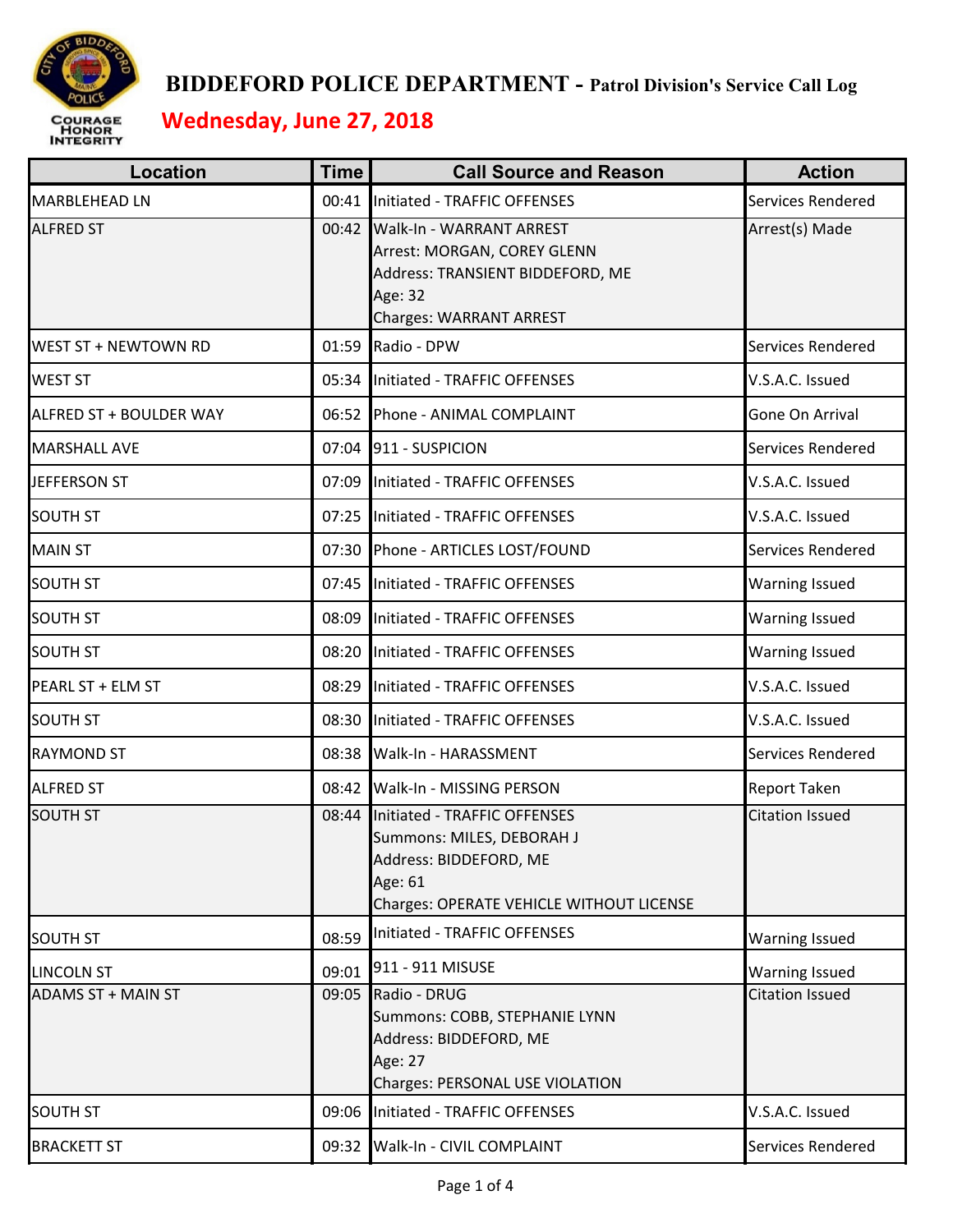

## **BIDDEFORD POLICE DEPARTMENT - Patrol Division's Service Call Log Wednesday, June 27, 2018**

| <b>Location</b>                 | <b>Time</b> | <b>Call Source and Reason</b>                                                                                                                | <b>Action</b>           |
|---------------------------------|-------------|----------------------------------------------------------------------------------------------------------------------------------------------|-------------------------|
| <b>SOUTH ST</b>                 | 09:35       | Phone - MESSAGE DELIVERY                                                                                                                     | Services Rendered       |
| <b>CENTER ST + ELM ST</b>       | 09:56       | Initiated - TRAFFIC OFFENSES                                                                                                                 | V.S.A.C. Issued         |
| <b>ALFRED ST</b>                | 10:12       | Walk-In - COURT ORDERED CHECK IN                                                                                                             | No Action Required      |
| HILL ST + WILSON ST             | 10:38       | Initiated - DEBRIS IN ROAD                                                                                                                   | Services Rendered       |
| <b>HILL ST</b>                  | 10:38       | Initiated - TRAFFIC OFFENSES                                                                                                                 | V.S.A.C. Issued         |
| <b>RIVER RD</b>                 | 10:42       | Phone - VIOL OF BAIL CONDITIONS<br>Arrest: GIVEN, GARY MOORE<br>Address: BIDDEFORD, ME<br>Age: 68<br>Charges: VIOLATING CONDITION OF RELEASE | Arrest(s) Made          |
| <b>ALFRED ST</b>                | 10:43       | Walk-In - COURT ORDERED CHECK IN                                                                                                             | Services Rendered       |
| <b>ALFRED ST</b>                | 11:00       | Phone - COURT ORDERED CHECK IN                                                                                                               | No Action Required      |
| <b>ELM ST</b>                   | 11:05       | Initiated - TRAFFIC OFFENSES                                                                                                                 | <b>Warning Issued</b>   |
| <b>PRECOURT ST + BAKERS WAY</b> | 11:11       | Initiated - TRAFFIC OFFENSES                                                                                                                 | <b>Warning Issued</b>   |
| <b>ELM ST</b>                   | 11:19       | Initiated - TRAFFIC OFFENSES                                                                                                                 | <b>Warning Issued</b>   |
| <b>HILLS BEACH RD</b>           | 11:24       | 911 - 911 MISUSE                                                                                                                             | <b>Negative Contact</b> |
| <b>ELM ST</b>                   | 11:29       | Initiated - TRAFFIC OFFENSES                                                                                                                 | <b>Warning Issued</b>   |
| <b>PRECOURT ST</b>              | 11:35       | Initiated - TRAFFIC OFFENSES                                                                                                                 | V.S.A.C. Issued         |
| ALFRED ST + BOULDER WAY         | 11:49       | Phone - ANIMAL COMPLAINT                                                                                                                     | Services Rendered       |
| <b>WESTLAND AVE</b>             | 11:52       | Phone - SUSPICION                                                                                                                            | Services Rendered       |
| <b>BIRCH ST</b>                 | 12:18       | Walk-In - PAPERWORK                                                                                                                          | Paperwork Served        |
| <b>FREEMAN ST</b>               |             | 12:26 Walk-In - MUTUAL AID - POLICE                                                                                                          | Services Rendered       |
| <b>POOL ST</b>                  | 13:20       | Initiated - TRAFFIC OFFENSES                                                                                                                 | V.S.A.C. Issued         |
| <b>ALFRED ST</b>                | 13:26       | Walk-In - COURT ORDERED CHECK IN                                                                                                             | <b>NO VIOLATION</b>     |
| ROCKWOOD DR                     | 13:34       | Phone - CRIMINAL MISCHIEF                                                                                                                    | Services Rendered       |
| <b>ALFRED ST</b>                | 13:54       | Initiated - TRAFFIC OFFENSES                                                                                                                 | V.S.A.C. Issued         |
| <b>FREE ST</b>                  | 14:11       | Initiated - TRAFFIC OFFENSES                                                                                                                 | <b>Warning Issued</b>   |
| <b>ALFRED ST</b>                | 14:13       | Walk-In - COURT ORDERED CHECK IN                                                                                                             | Services Rendered       |
| <b>LAMOTHE AVE</b>              | 14:29       | Phone - SUSPICION                                                                                                                            | Gone On Arrival         |
| <b>SOUTH ST</b>                 | 14:34       | Initiated - TRAFFIC OFFENSES                                                                                                                 | <b>Warning Issued</b>   |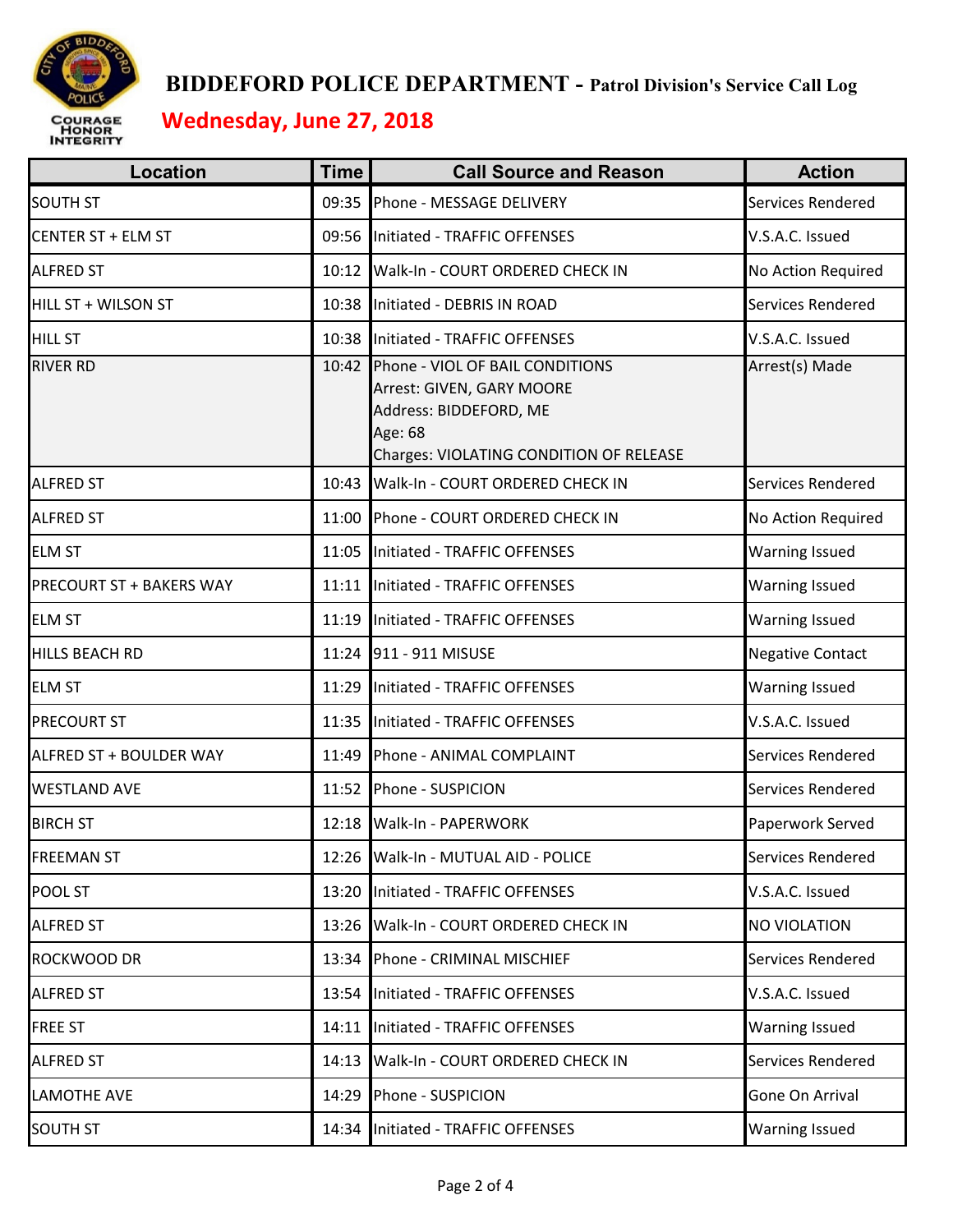

## **BIDDEFORD POLICE DEPARTMENT - Patrol Division's Service Call Log Wednesday, June 27, 2018**

| <b>Location</b>              | <b>Time</b> | <b>Call Source and Reason</b>     | <b>Action</b>         |
|------------------------------|-------------|-----------------------------------|-----------------------|
| <b>BRADBURY ST</b>           | 14:37       | Phone - PAPERWORK                 | Services Rendered     |
| <b>SOUTH ST</b>              | 14:45       | Initiated - TRAFFIC OFFENSES      | Warning Issued        |
| SOUTH ST + FOX HOLLOW DR     | 14:57       | Initiated - TRAFFIC OFFENSES      | <b>Warning Issued</b> |
| <b>ALFRED ST</b>             | 14:59       | Walk-In - COURT ORDERED CHECK IN  | Services Rendered     |
| <b>ELM ST</b>                | 15:05       | 911 - DEATH ATTENDED & UNATTENDED | <b>Report Taken</b>   |
| <b>SOUTH ST</b>              | 15:13       | Initiated - TRAFFIC OFFENSES      | <b>Warning Issued</b> |
| <b>GEORGE ST</b>             | 15:16       | Walk-In - PAPERWORK               | No Action Required    |
| <b>SOUTH ST</b>              | 15:20       | Initiated - TRAFFIC OFFENSES      | V.S.A.C. Issued       |
| <b>ELM ST</b>                | 15:20       | Phone - ALL OTHER                 | Services Rendered     |
| <b>GREEN ST</b>              | 15:33       | Phone - MESSAGE DELIVERY          | Services Rendered     |
| <b>BARRA RD</b>              | 15:34       | 911 - 911 MISUSE                  | Services Rendered     |
| <b>MAIN ST</b>               | 15:34       | Phone - FRAUD (INSUFFICIENT FUNDS | <b>Report Taken</b>   |
| <b>GRANITE POINT RD</b>      | 15:35       | Phone - THEFT                     | Services Rendered     |
| MAIN ST + ADAMS ST           | 15:37       | Initiated - TRAFFIC OFFENSES      | <b>NO VIOLATION</b>   |
| <b>SOUTH ST + COUNTRY DR</b> | 15:38       | Initiated - TRAFFIC OFFENSES      | V.S.A.C. Issued       |
| <b>SMITHFIELD MDWS</b>       | 15:38       | Phone - ANIMAL COMPLAINT          | No Action Required    |
| <b>SOUTH ST</b>              | 15:51       | Initiated - TRAFFIC OFFENSES      | <b>Warning Issued</b> |
| Vicinity of: SOUTH ST        | 15:59       | Initiated - TRAFFIC OFFENSES      | V.S.A.C. Issued       |
| SOUTH ST + FOX HOLLOW DR     | 16:12       | Initiated - TRAFFIC OFFENSES      | V.S.A.C. Issued       |
| <b>MORIN ST</b>              |             | 16:12 911 - 911 MISUSE            | No Action Required    |
| <b>ALFRED ST</b>             | 16:19       | Phone - CHECK WELFARE             | Services Rendered     |
| <b>SOUTH ST</b>              | 16:24       | Initiated - TRAFFIC OFFENSES      | V.S.A.C. Issued       |
| <b>ALFRED ST</b>             | 16:25       | Walk-In - COURT ORDERED CHECK IN  | Services Rendered     |
| <b>ALFRED ST</b>             | 16:49       | Walk-In - COURT ORDERED CHECK IN  | Services Rendered     |
| <b>SOUTH ST</b>              | 16:53       | Initiated - TRAFFIC OFFENSES      | Warning Issued        |
| SOUTH ST + FOX HOLLOW DR     | 17:02       | Initiated - TRAFFIC OFFENSES      | V.S.A.C. Issued       |
| POOL ST + MEETINGHOUSE RD    | 17:12       | Initiated - TRAFFIC OFFENSES      | Warning Issued        |
| <b>MIDDLE ST</b>             | 17:14       | Phone - TRESPASSING               | No Action Required    |
| <b>SOUTH ST</b>              | 17:15       | Initiated - TRAFFIC OFFENSES      | <b>Warning Issued</b> |